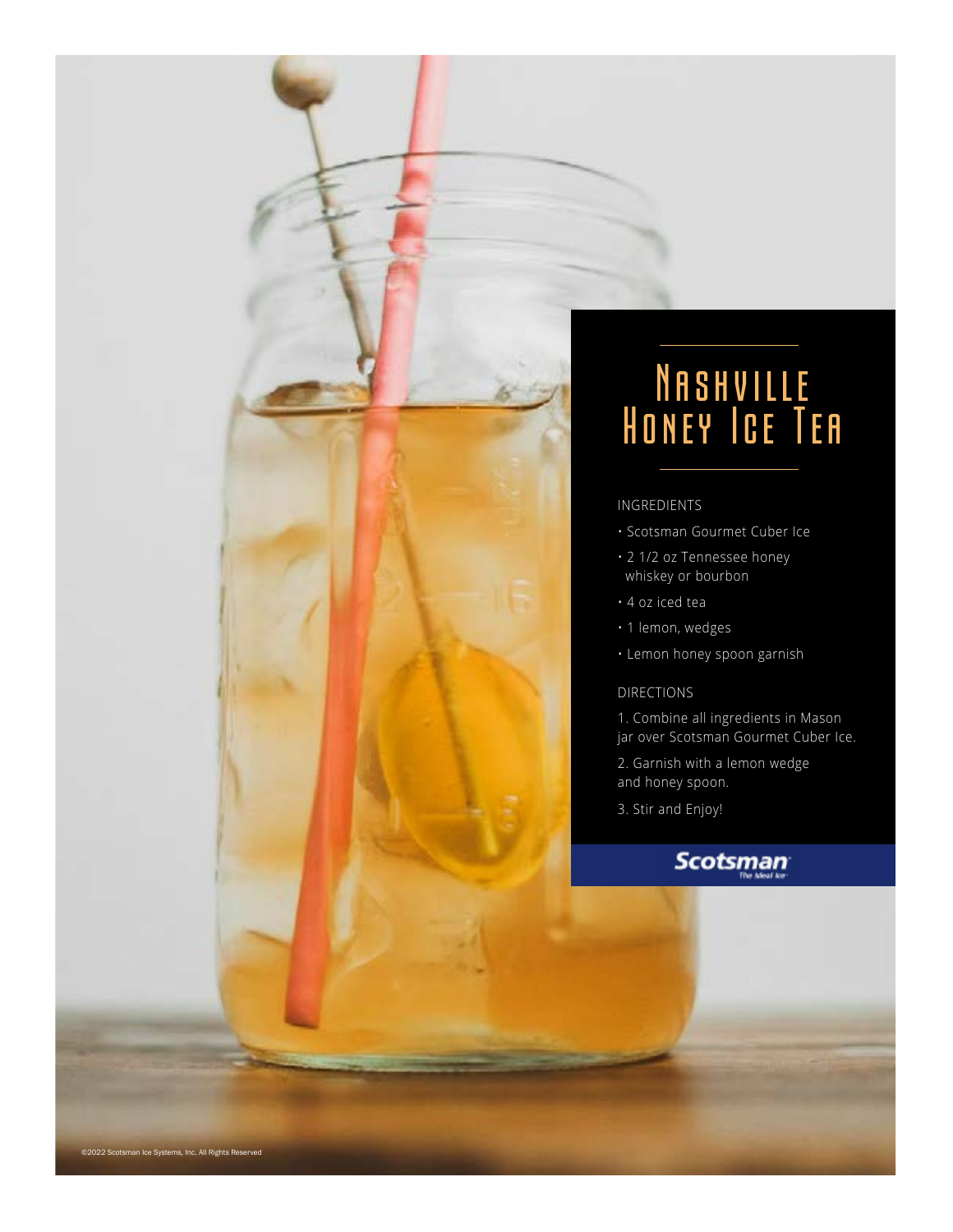# Spicey Icey

### INGREDIENTS

- Scotsman Gourmet Cuber Ice
- 2 oz whiskey
- 2 oz apple juice
- 2 oz unsweetened ice tea
- 1 lemon, wedges

#### DIRECTION

1. Fill a glass with Scotsman Gourmet Cuber Ice.

2. Add the whiskey, apple juice and unsweetened tea to the glass.

3. Stir.

4. Add lemon wedge and enjoy.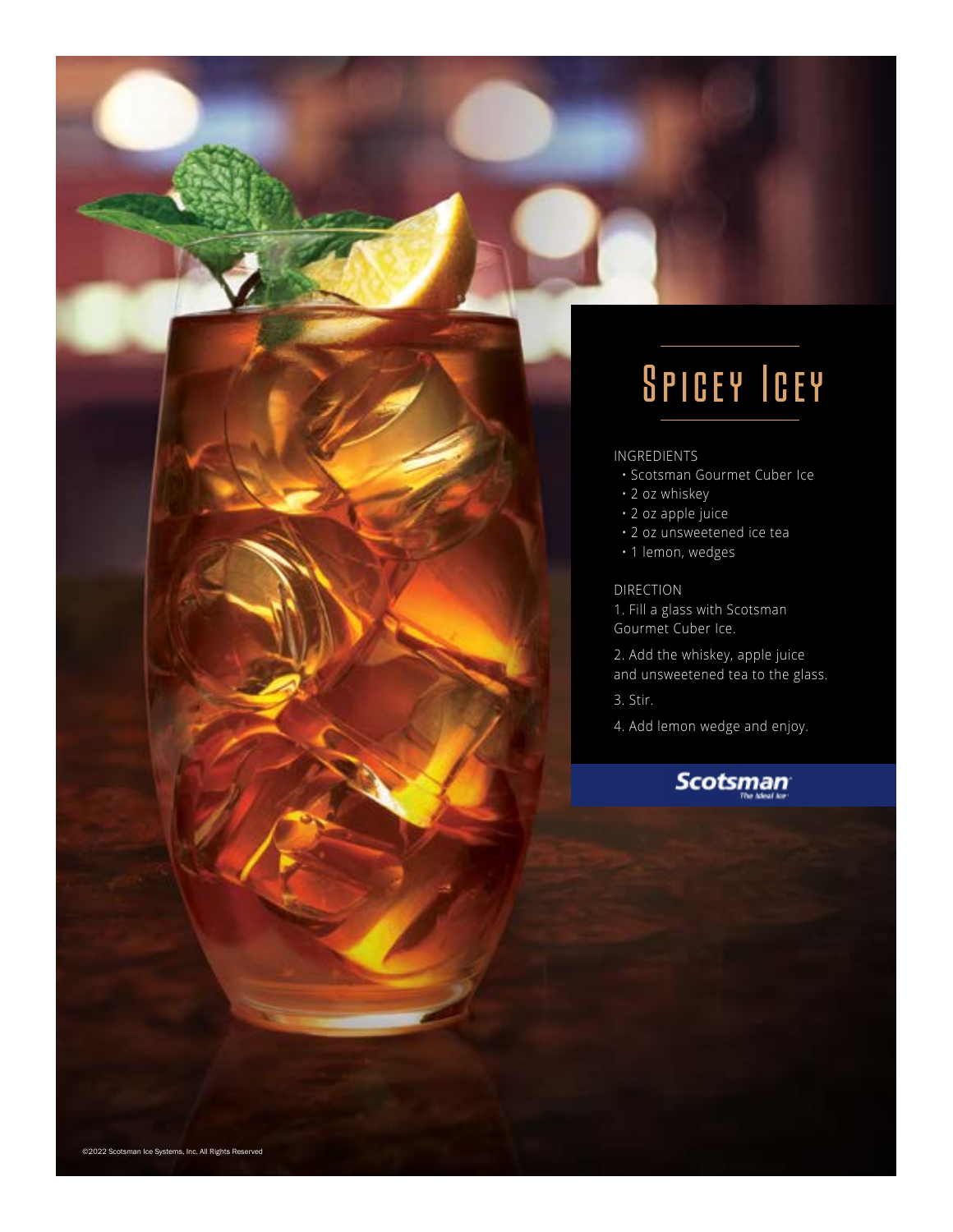

## Holiday Punch

### INGREDIENTS

- Scotsman Gourmet Cuber Ice
- 4 cups cranberry juice
- 1 cup grapefruit juice
- 2 cups red blend wine
- 2 1/2 oz blood orange
- or grapefruit spiked seltzer
- 1/2 cup fresh cranberries
- 4 sprigs of rosemary

#### DIRECTIONS

1. In a pitcher combine the juices, wine and seltzer. Stir well.

2. Fill glasses with Scotsman Gourmet Cuber Ice.

3. To the glass, add a few cranberries and pour in the punch.

4. Top with rosemary sprig and let's bring on the holiday's.

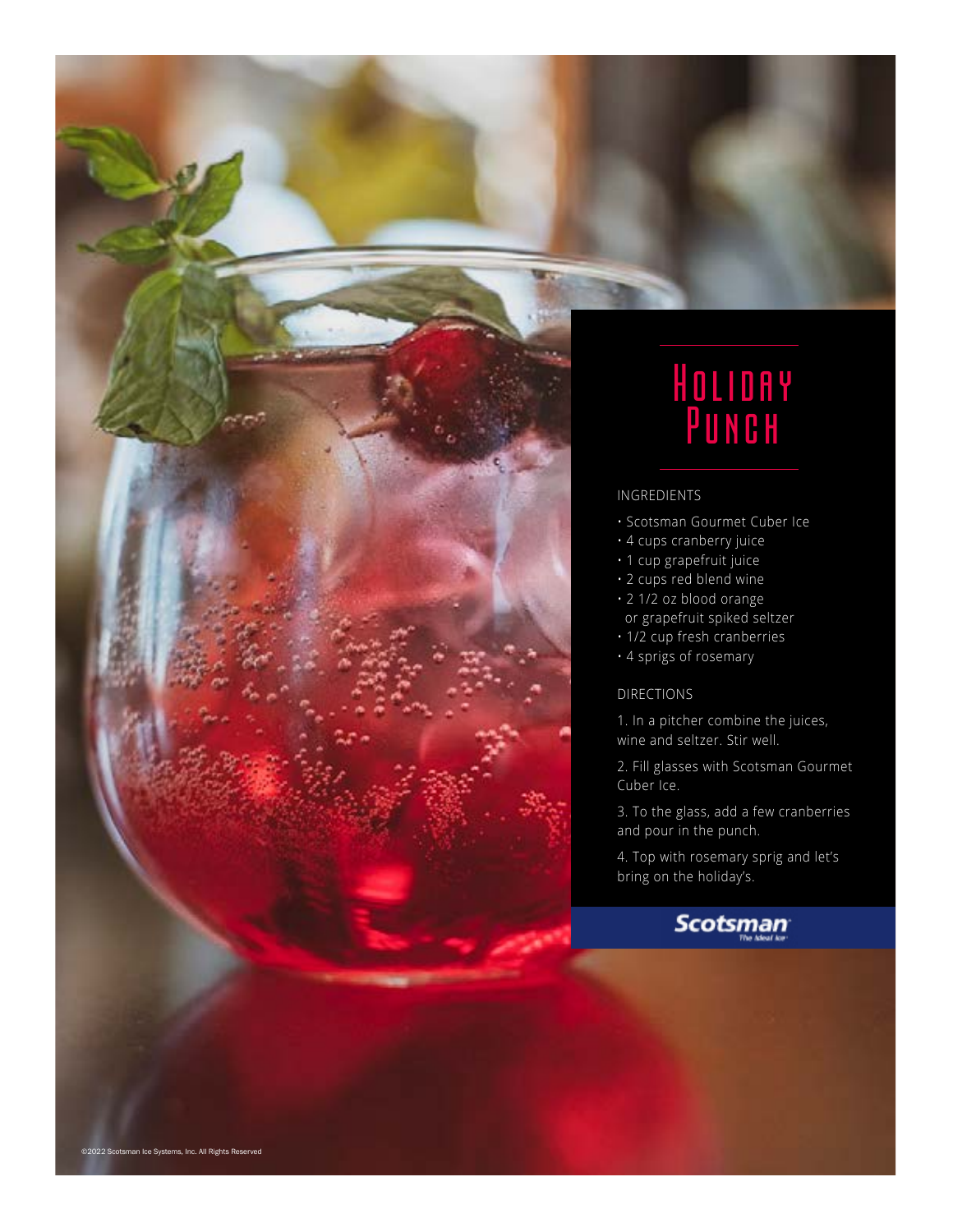

## Aspen Marshmallow Mule

### INGREDIENTS

- Scotsman Gourmet Cuber Ice
- 1 1/2 oz of your favorite spirit (vodka, whiskey, or rum)
- 1 1/2 oz marshmallow and ginger syrup
- Splash of soda water
- 1 lime, wedges
- 1 marshmallow topper

### DIRECTIONS

- 1. Fill your glass with Scotsman Gourmet Cuber Ice.
- 2. Add your favorite spirit and flavored syrups.
- 3. Top with soda water and gently stir.

4. Squeeze in lime wedge and add a toasted marshmallow garnish for a visual kick.

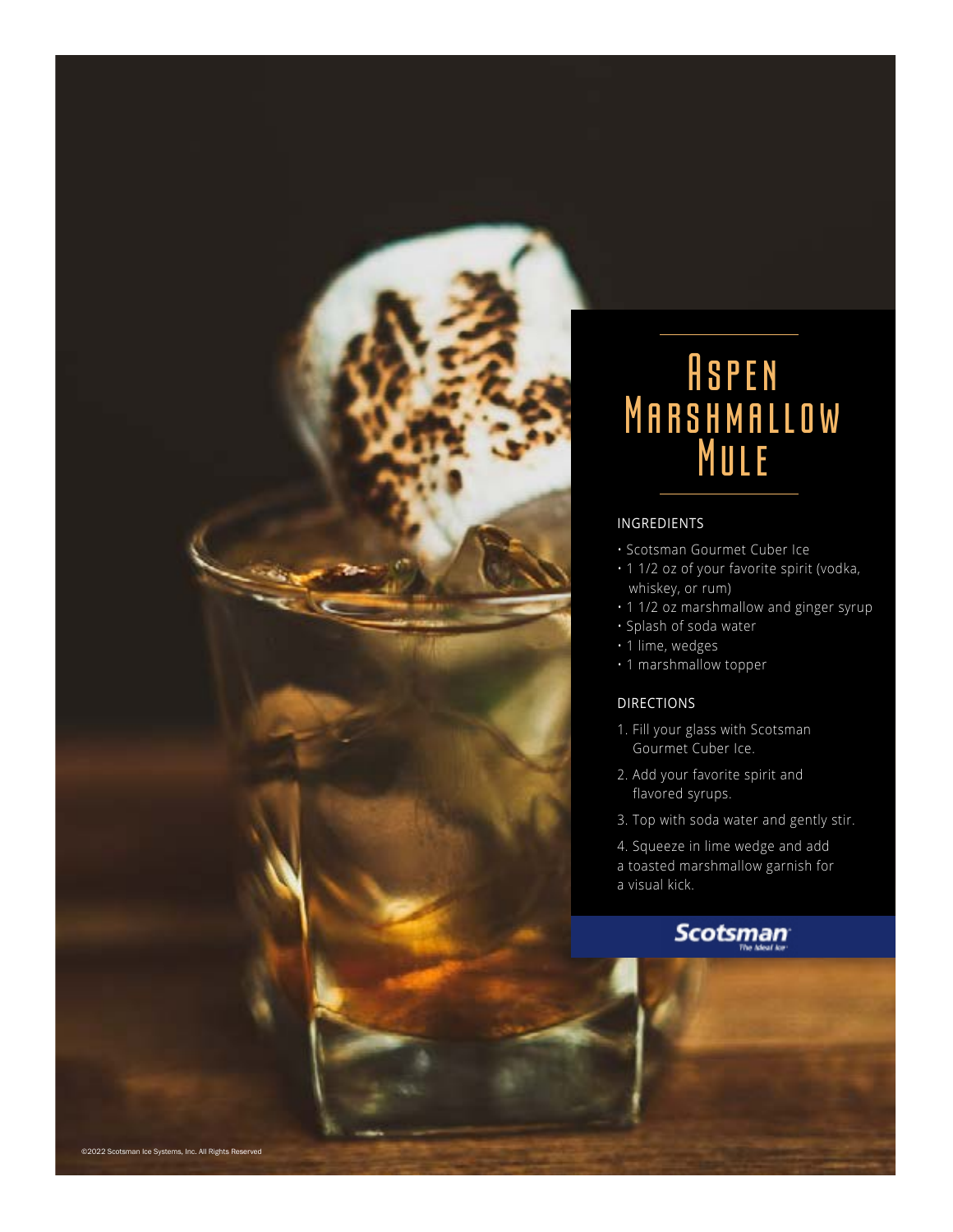## **PEPPERMINT** Bark Cochtail

### INGREDIENTS

- Scotsman Gourmet Cuber Ice
- 2 oz candy cane vodka
- 2 oz white creme de cacao
- 1 oz vanilla simple syrup
- Candy canes, garnish
- Cinnamon stick, garnish
- Crushed candy cane sugar

#### DIRECTIONS

1. Rim a glass with a drop of water and dip it in crushed candy canes.

2. Fill a cocktail shaker with Scotsman Gourmet Cuber Ice.

3. Add the vodka, creme de cacao, and simple syrup.

4. Shake well. Pour into glass.

5. Garnish with a candy cane and cinnamon stick. Enjoy!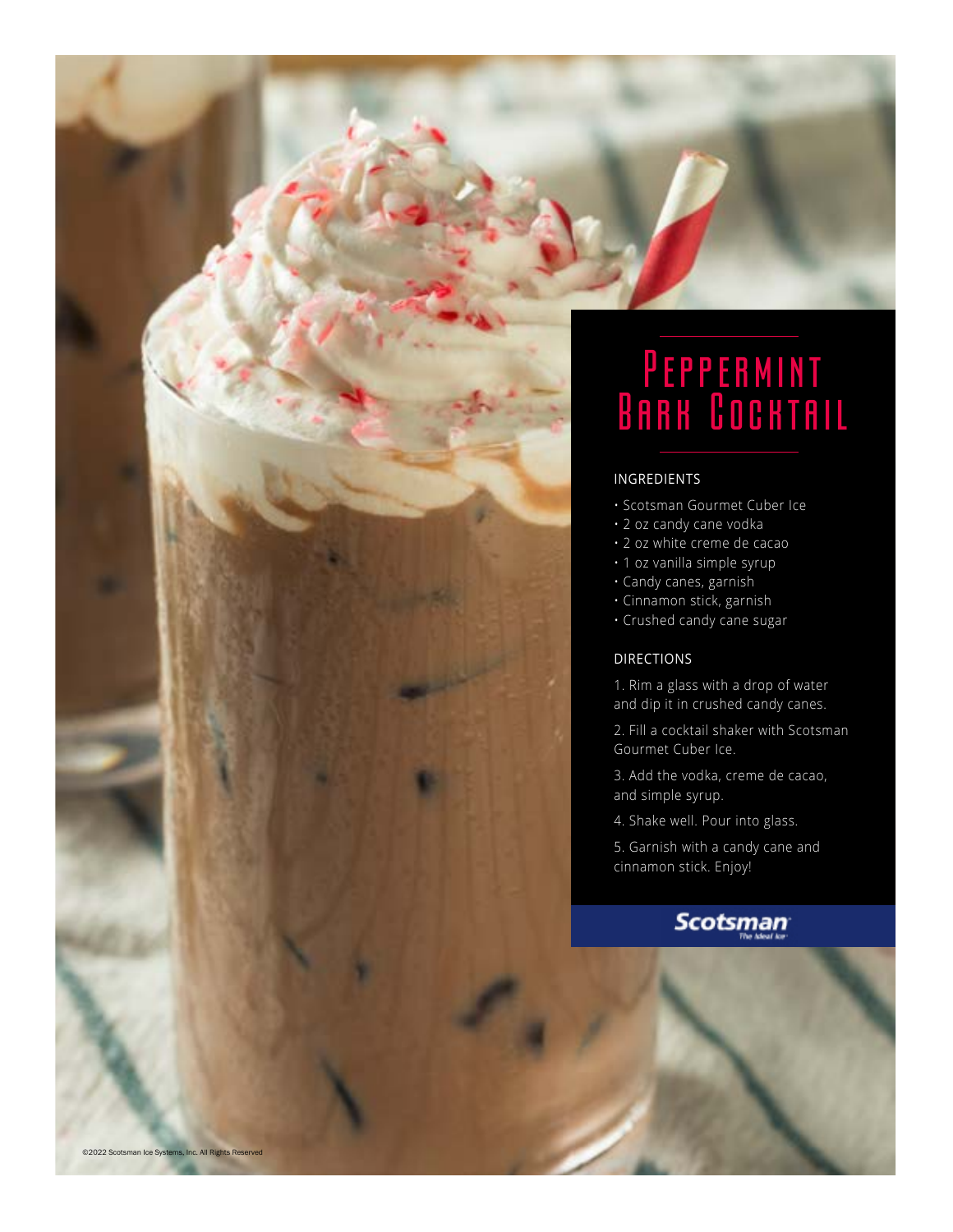

- Scotsman Gourmet Cuber Ice
- 1 gallon apple cider
- 1 tbsp pumpkin pie spice
- 1 apple, sliced
- 1 orange, sliced
- Cinnamon sticks, garnish

### DIRECTIONS

- 1. Combine the cider and pumpkin pie spice in a pitcher. Stir well.
- 2. Pour over Scotsman Gourmet Cuber Ice.
- 3. Top with apple and orange slices.
- 4. Add a cinnamon stick garnish and enjoy!

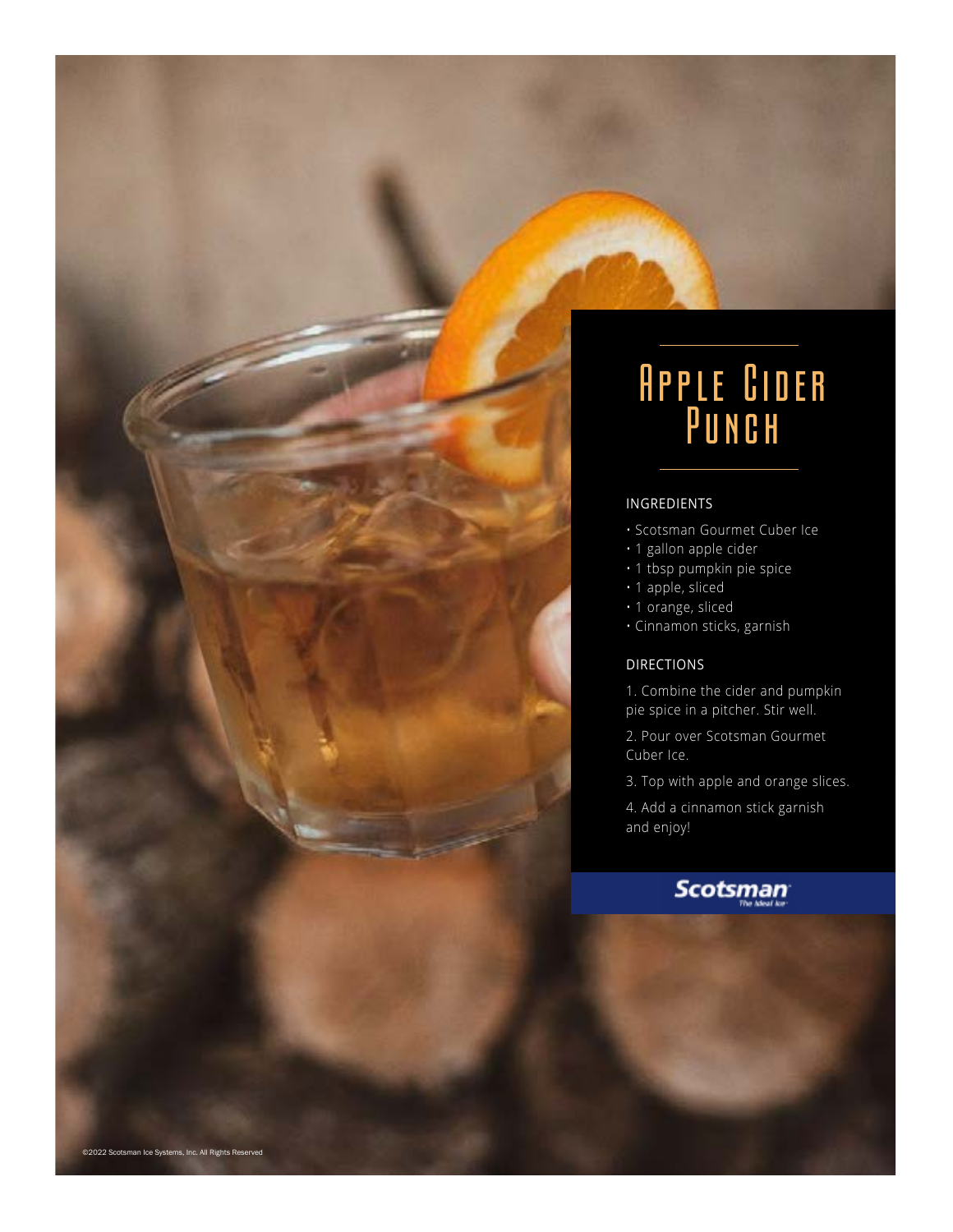

- Scotsman Gourmet Cuber Ice
- 2-5 gummy fish
- 2 tbsp Nerds® Candy
- 1 lime wedge
- 2 tsp lime juice
- 1 tbsp pineapple juice
- 3 oz fruit punch, blue
- 2 oz lemon-lime soda

### DIRECTIONS

1. Add Nerds® Candy to the bottom of a glass.

2. Fill the glass with Scotsman Gourmet Cuber Ice.

3. Top with the juices and lemon-lime soda.

4. Garnish with gummy fish, a lime wedge and make a splash… "Cannonball!" is optional.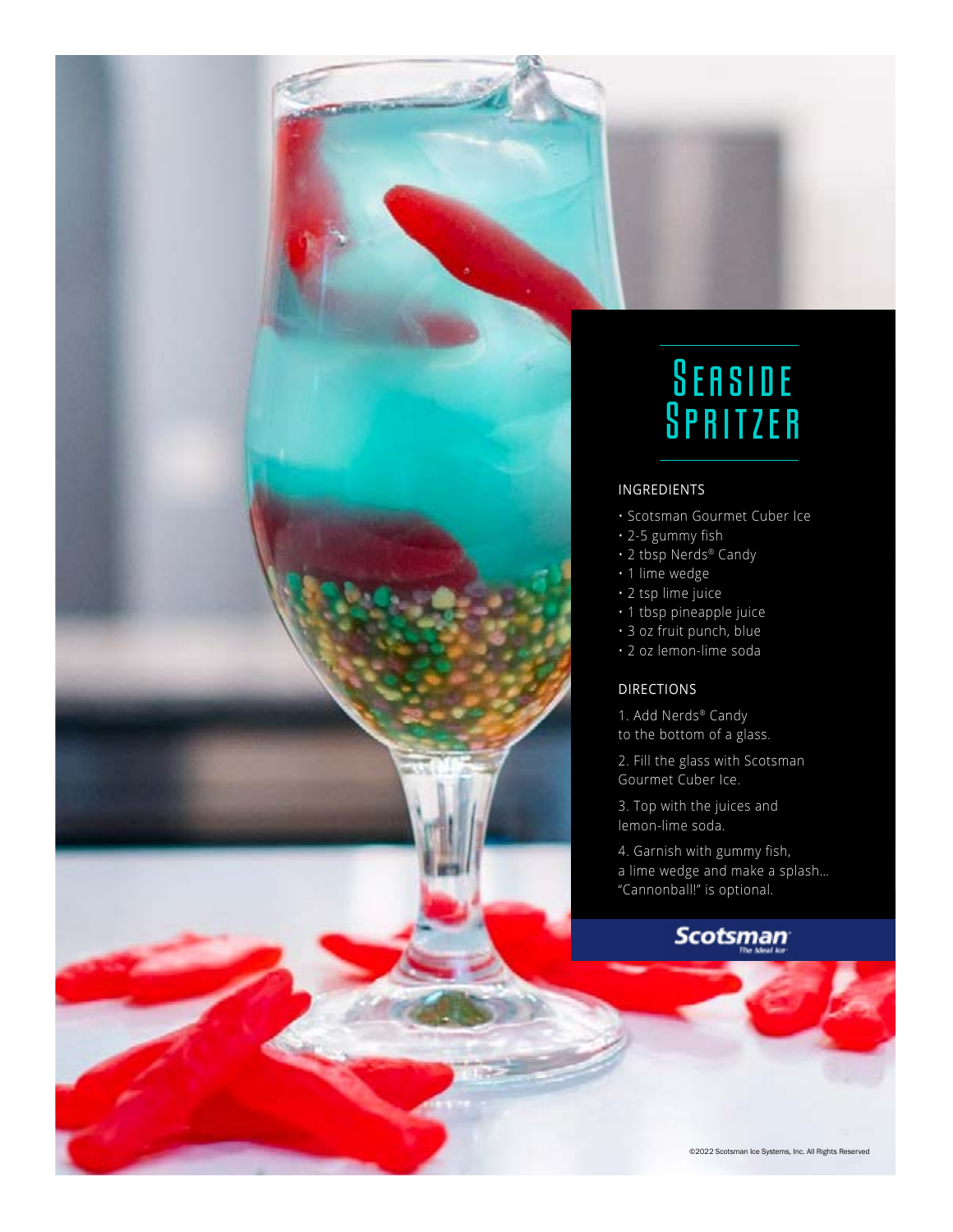## Empire **SHYLINE**

### INGREDIENTS

- Scotsman Gourmet Cuber Ice
- 2 1/2 oz rye whiskey
- Couple of dashes of bitters
- 1 apple, sliced

### DIRECTIONS

- 1. Combine rye whiskey and bitters.
- 2. Stir softly.

3. Pour in a glass containing Scotsman Gourmet Cuber Ice.

4. Garnish with apple slice and be a part of it. New York. New York.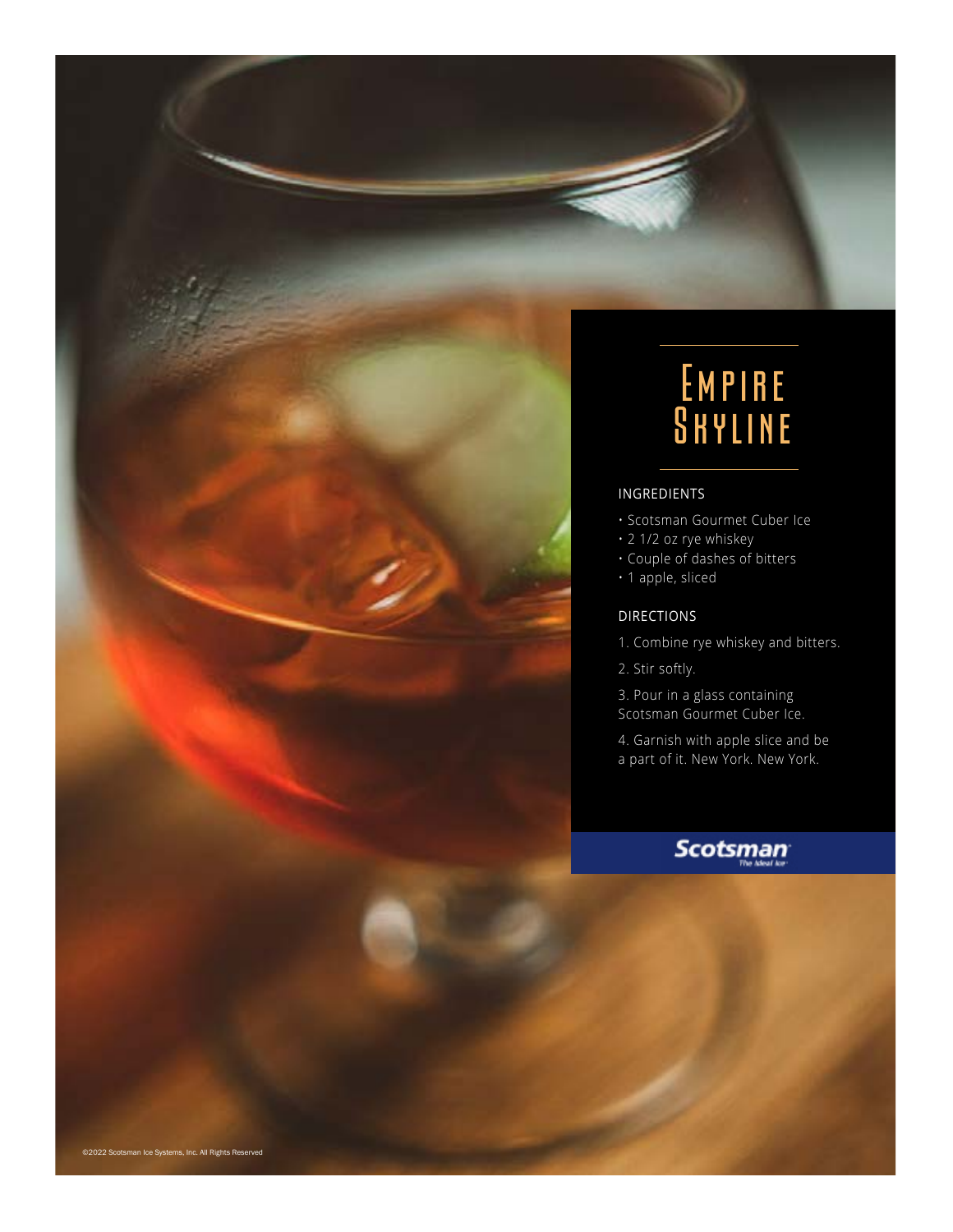

- Scotsman Gourmet Cuber Ice
- 1 oz Irish whiskey
- 11/2 oz sour apple vodka
- 1 can of tonic water

• 1/2 cup of cinnamon and sugar mix

• 1 green apple, sliced

### DIRECTIONS

1. Mix the Irish whiskey, sour apple vodka, and Scotsman Gourmet Cuber Ice in a cocktail shaker.

2. Strain into a cinnamon and sugar-rimmed, glass filled with Scotsman Gourmet Cuber Ice.

3. Top off with tonic water.

4. Garnish with apple slice and bí sásta i gcónaí

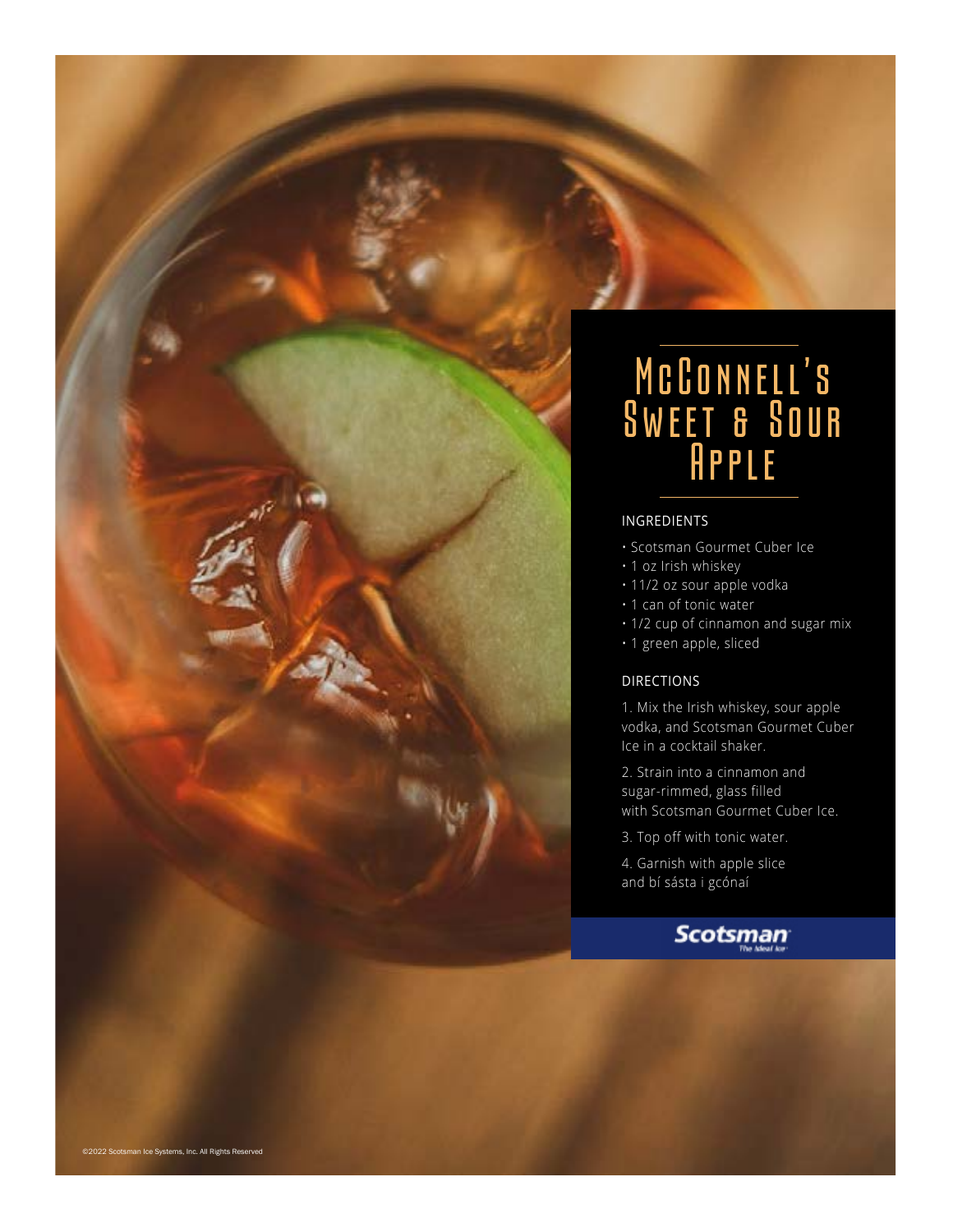

- Scotsman Gourmet Cuber Ice
- 1 bottle Pinot Grigio
- 1 cup citrus vodka
- 1 12 oz can of soda water
- 1 orange, sliced
- 1 lemon, sliced
- 1/2 grapefruit, sliced
- Strawberries, sliced

### DIRECTIONS

1. Fill a pitcher halfway with Scotsman Gourmet Cuber Ice.

2. Mix the wine and fruit slices together, stirring lightly.

- 3. Top off with soda water.
- 4. Garnish with fruit slices and enjoy!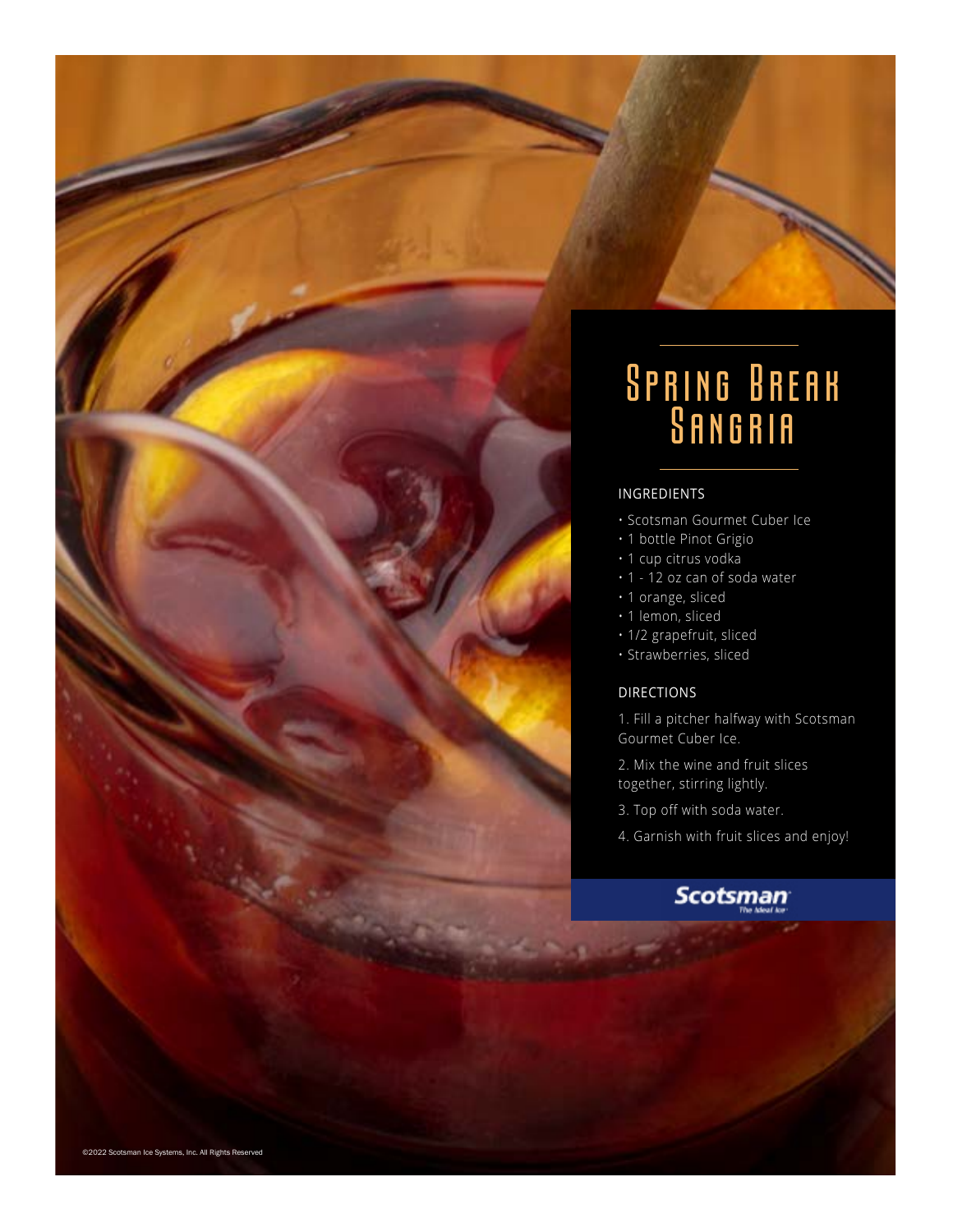

## CINNAMON Hard Cider

### INGREDIENTS

- Scotsman Gourmet Cuber Ice
- 2 oz apple cider
- 1 oz bourbon
- 2 oz ginger ale
- 1 apple, sliced
- 1 cinnamon stick, garnish

### DIRECTIONS

1. Fill a glass with Scotsman Gourmet Cuber Ice.

2. Stir in cider, bourbon, and ginger ale.

3. Garnish with apple slice and a cinnamon stick.

4. Enjoy!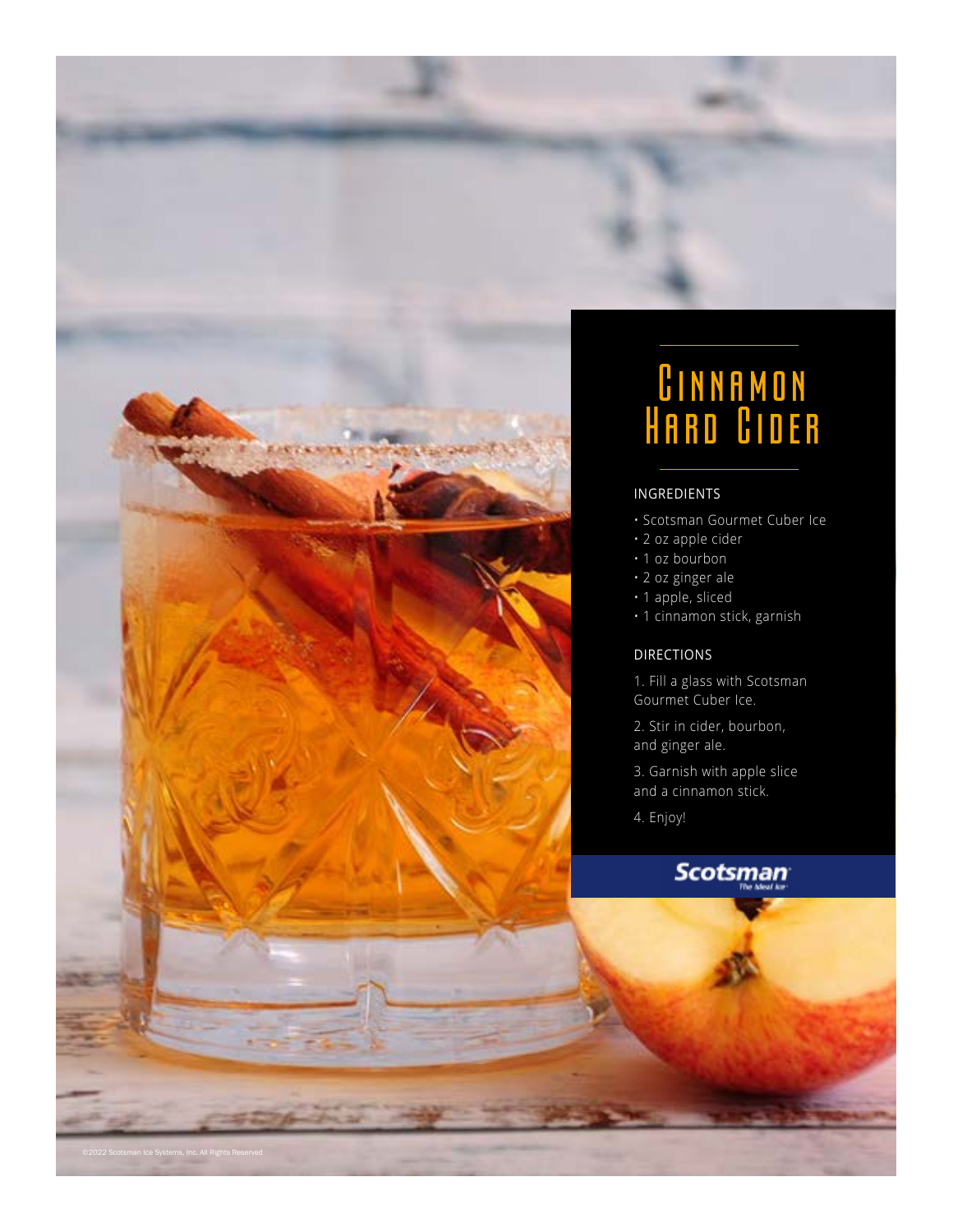

## Sleepless in Seattle

### INGREDIENTS

- Scotsman Gourmet Cuber Ice
- 1/2 oz hazelnut syrup
- 1/2 oz chocolate syrup
- 3 oz dark roast coffee
- 11/2 oz heavy whipping cream

### DIRECTIONS

- 1. Add Scotsman Gourmet Cuber Ice to a glass.
- 2. Mix in hazelnut syrup, chocolate syrup and coffee.
- 3. Top it off with heavy whipping cream.
- 4. Stir well and enjoy!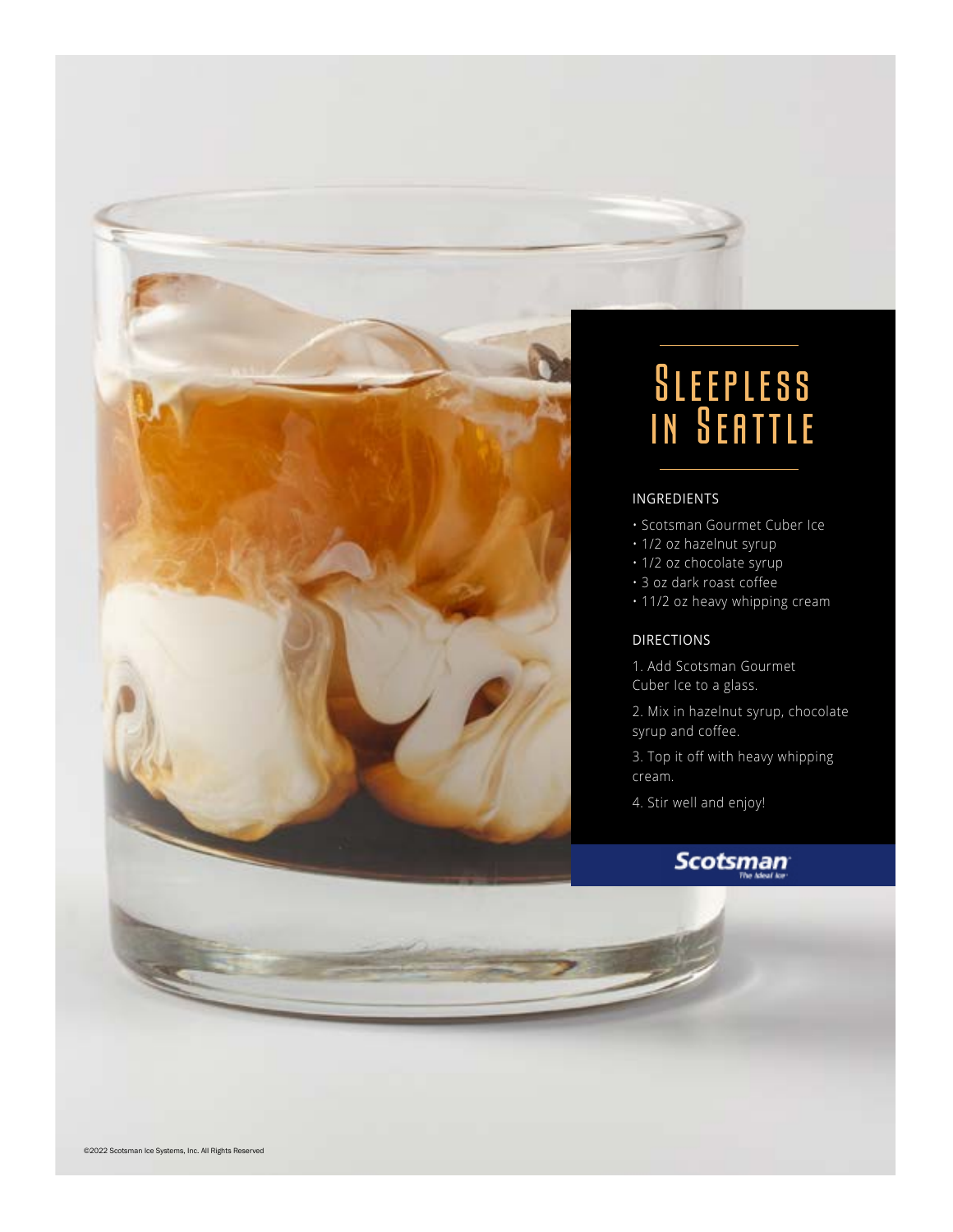

## Cinnamon Brown Sugar Iced Latte

### INGREDIENTS

- Scotsman Gourmet Cuber Ice
- 2 tsp. of brown sugar
- 1 tsp. of cinnamon
- Espresso, double-shot
- 6 oz. of milk
- Smoked cinnamon
- 1 cinnamon stick, garnish

### DIRECTIONS

1. Fill a glass with Scotsman Gourmet Cuber Ice.

2. Mix the espresso, milk, brown sugar and cinnamon, then pour in glass over ice.

3. Garnish with smoked cinnamon and a cinnamon stick.

4. Enjoy a sweet and spicy addition to your day.

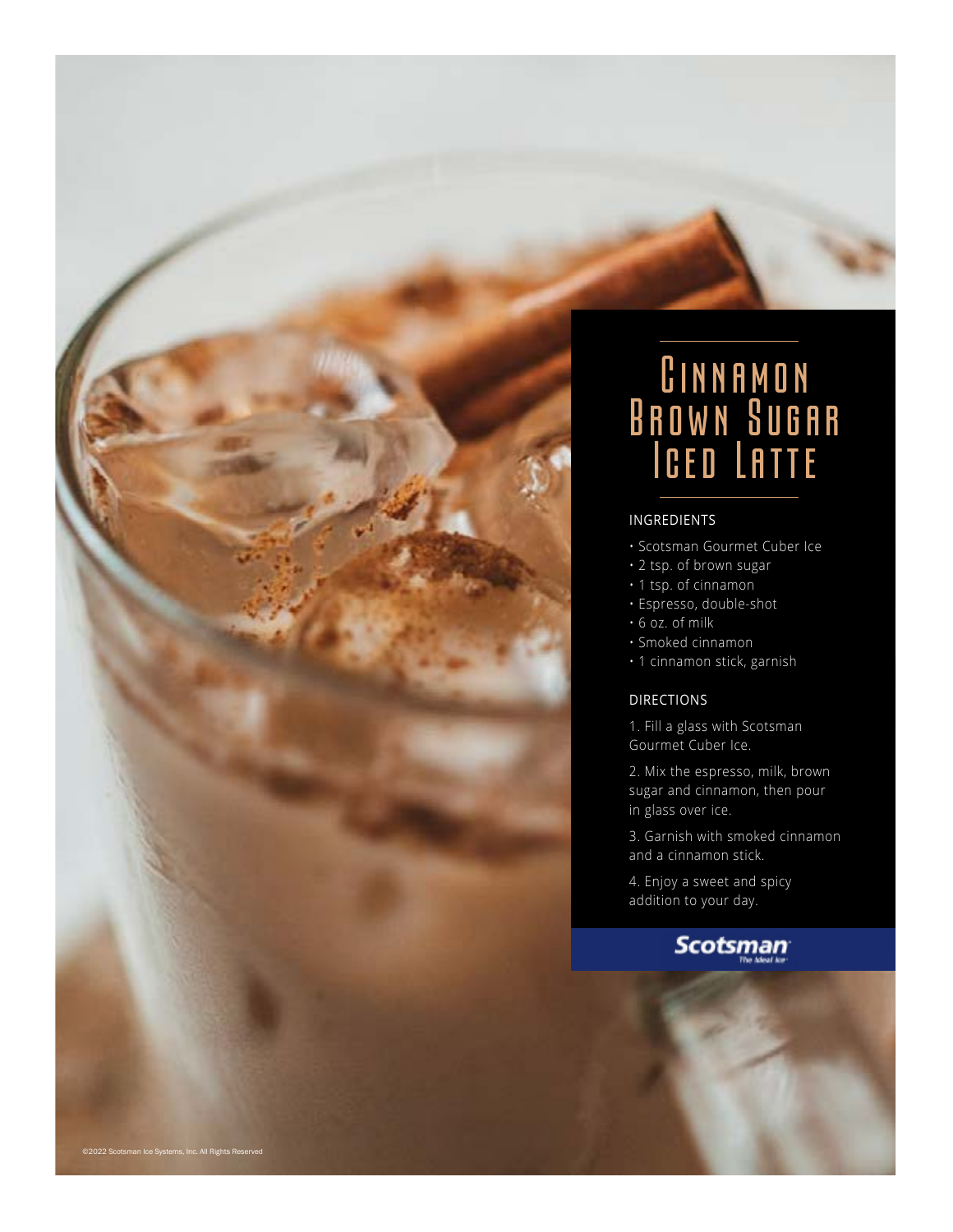# Tailgate Tea

### INGREDIENTS

- Scotsman Gourmet Cuber Ice
- 1 gallon sweet tea
- 1 liter bourbon
- 1 cup lemon juice
- 4 cups pineapple juice
- 4 cups orange juice
- 2 lemons, sliced
- 2 oranges, sliced
- 1/2 pineapple, sliced and quartered

### DIRECTIONS

1. Fill a pitcher with Scotsman Gourmet Cuber Ice.

- 2. Stir in fruit juices, sweet tea, and bourbon.
- 3. Pour into individual glasses.
- 3. Garnish with fruit slices and enjoy!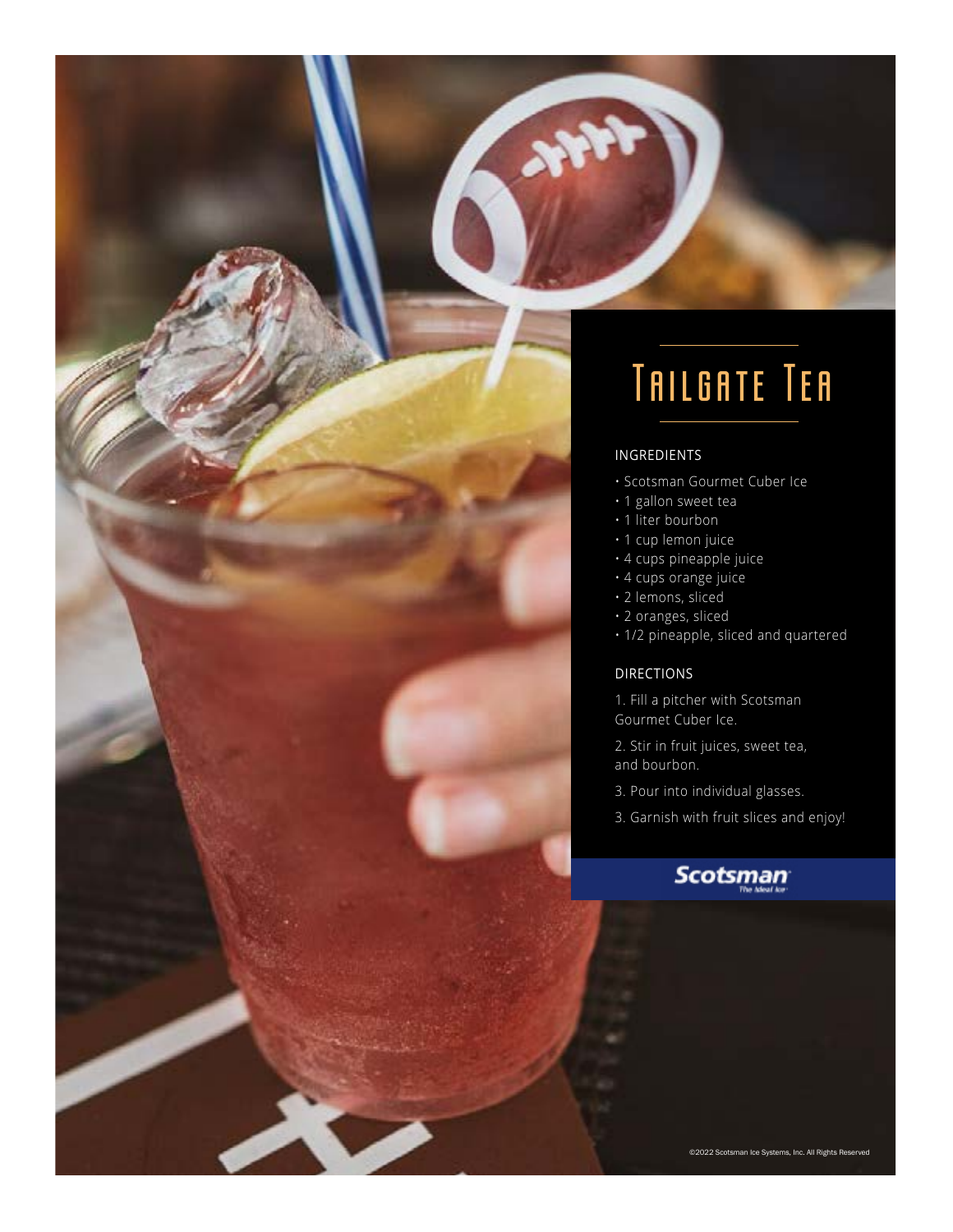

## PUMPHIN Spice on Ice

### INGREDIENTS

- Scotsman Gourmet Cuber Ice
- 1 bottle white wine
- 1 bottle sparkling cider
- 1/2 cup pumpkin pie vodka
- Cinnamon sticks, garnish

### DIRECTIONS

1. Combine wine with sparkling cider and pumpkin pie vodka.

2. Add in Scotsman Gourmet Cuber Ice.

3. Stir well and pour into glasses.

4. Garnish with a cinnamon stick and tell your pumpkin spice latte you have a new best friend.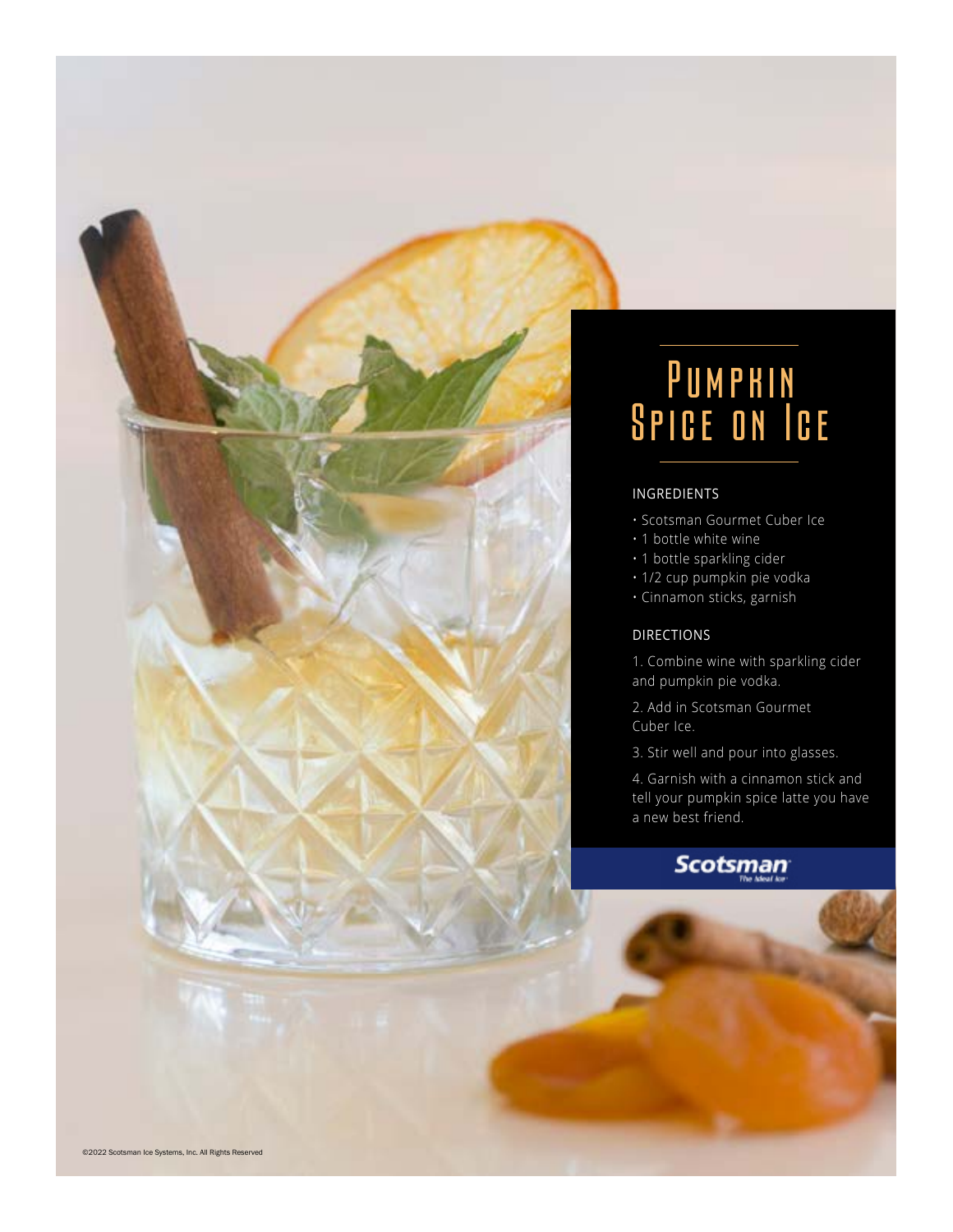

## $0$ ARAMEL Apple Pie

### INGREDIENTS

- Scotsman Gourmet Cuber Ice
- 1 oz apple pie flavored whiskey
- 1/2 oz caramel vodka
- 1 gallon apple cider
- 1 apple, sliced
- Cinnamon and sugar mix
- Cinnamon sticks, garnish

### DIRECTIONS

1. Rim the glass with a drop of water and then dip the glass into the cinnamon and sugar mixture.

2. Fill with Scotsman Gourmet Cuber Ice.

- 3. Add whiskey and vodka. Fill 3/4 full.
- 4. Top with apple cider.

5. Add cinnamon stick and apple slice garnish.

6. Enjoy!